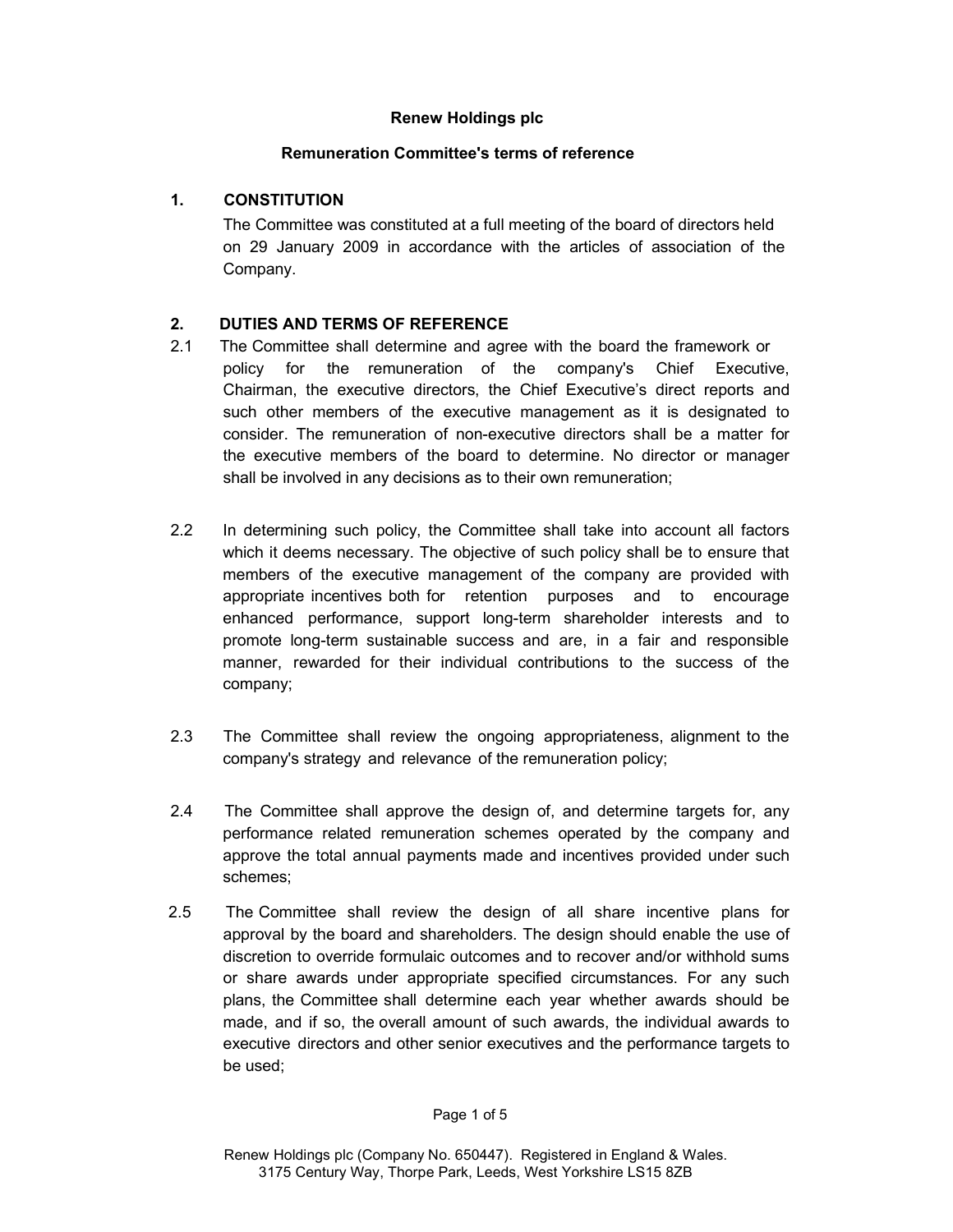- 2.6 The Committee shall determine the policy for, and scope of, pension arrangements for each executive director and other senior executives;
- 2.7 The Committee shall determine the policy for, and scope of, all remuneration arrangements for each executive director and other senior executives;
- 2.8 The Committee shall ensure that contractual terms on termination, and any payments made, are fair to the individual, and the company, so that failure is not rewarded and that the duty to mitigate loss is fully recognised;
- 2.9 Within the terms of the agreed policy and in consultation with the Chairman and/or Chief Executive as appropriate, the Committee shall determine the total individual remuneration package of each executive director and other senior executives including bonuses, incentive payments and share options or other share awards. The choice of financial, non-financial and strategic measures is important, as is the exercise of independent judgment and discretion when determining remuneration awards, taking account of company and individual performance, and wider circumstances;
- 2.10 In determining such packages and arrangements, the Committee shall give due regard to any relevant legal requirements, the provisions and recommendations in the Combined Code, PLSA Corporate Governance Policy and Voting Guidelines for AIM Companies, the Corporate Governance Guidelines for AIM companies and the London Stock Exchange's rules for AIM companies and associated guidance;
- 2.11 The Committee shall:
	- (a) review and note annually the remuneration trends across the Group;
	- (b) agree any major changes in employee benefits structures throughout the Group;
	- (c) agree the policy for authorising claims for expenses for the officers of the company;
- 2.12 The Committee shall ensure that all provisions regarding disclosure of directors' emoluments are fulfilled;
- 2.13 The Committee shall be exclusively responsible for establishing the selection criteria, selecting, appointing and setting the terms of reference for any remuneration consultants who advise the Committee;
- 2.14 The Committee shall obtain such reliable, up-to-date information about

Page 2 of 5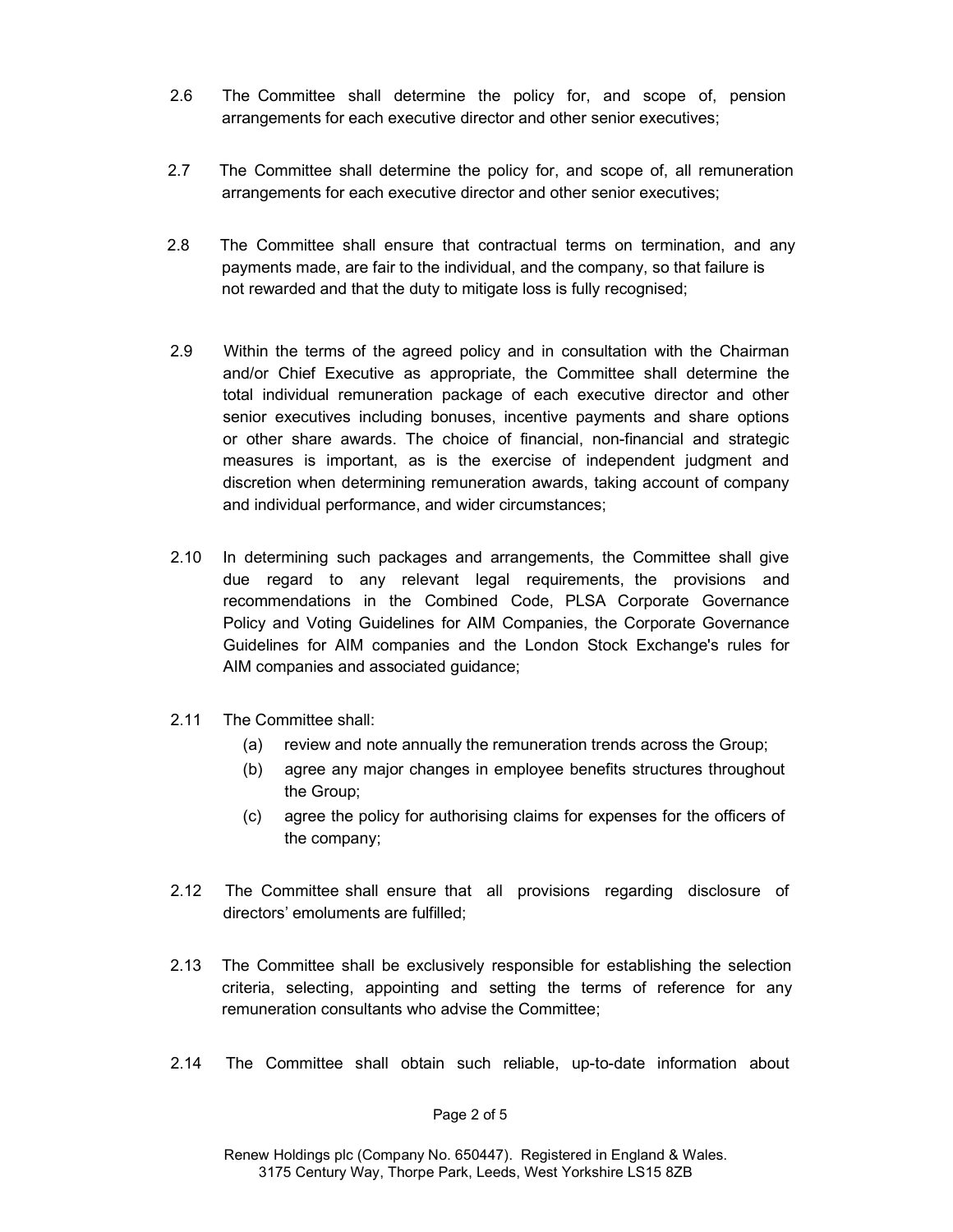remuneration in other companies which are reasonably considered to be similar to the Company as reasonably required to fulfil its duties. The Committee shall have full authority, at the Company's expense, to commission any reports or surveys and to obtain any outside legal or other professional advice which it deems necessary to help it fulfil its obligations;

- 2.15 The Committee is authorised by the Board to seek any information it requires from any employee of the Group in order to perform its duties; and
- 2.16 The Committee shall consider such other matters as may be requested by the board of directors.
- 2.17 The Committee shall review workforce remuneration and related policies.
- 2.18 The Committee shall work and liaise as necessary with other board committees, ensuring the interaction between committees and with the board is reviewed regularly.

#### 3. MEMBERSHIP

- 3.1 The members of the Committee shall be appointed by the board of directors. All of the members of the Committee shall be independent non-executive directors. The Committee shall have at least three members.
- 3.2 The board of directors shall elect a non-executive director to serve as the Chairman of the Committee. The Chairman of the committee should have served on a remuneration committee for at least 12 months. In the absence of the committee chair and/or an appointed deputy, the remaining members present shall elect one of themselves to chair the meeting who would qualify under these terms of reference to be appointed to that position by the board. The chair of the board shall not be chair of the committee.
- 3.3 A quorum shall be any two members of the Committee. Only members of the committee have the right to attend committee meetings. However, other individuals such as the chief executive, the head of human resources and external advisers may be invited to attend for all or part of any meeting, as and when appropriate. The members of the Committee can be varied at any time by a majority resolution of the board of directors save that any additional appointment must still be a non-executive director.
- 3.4 Appointments should be made by the board on the recommendation of the nomination committee, and in consultation with the Chair of the remuneration committee.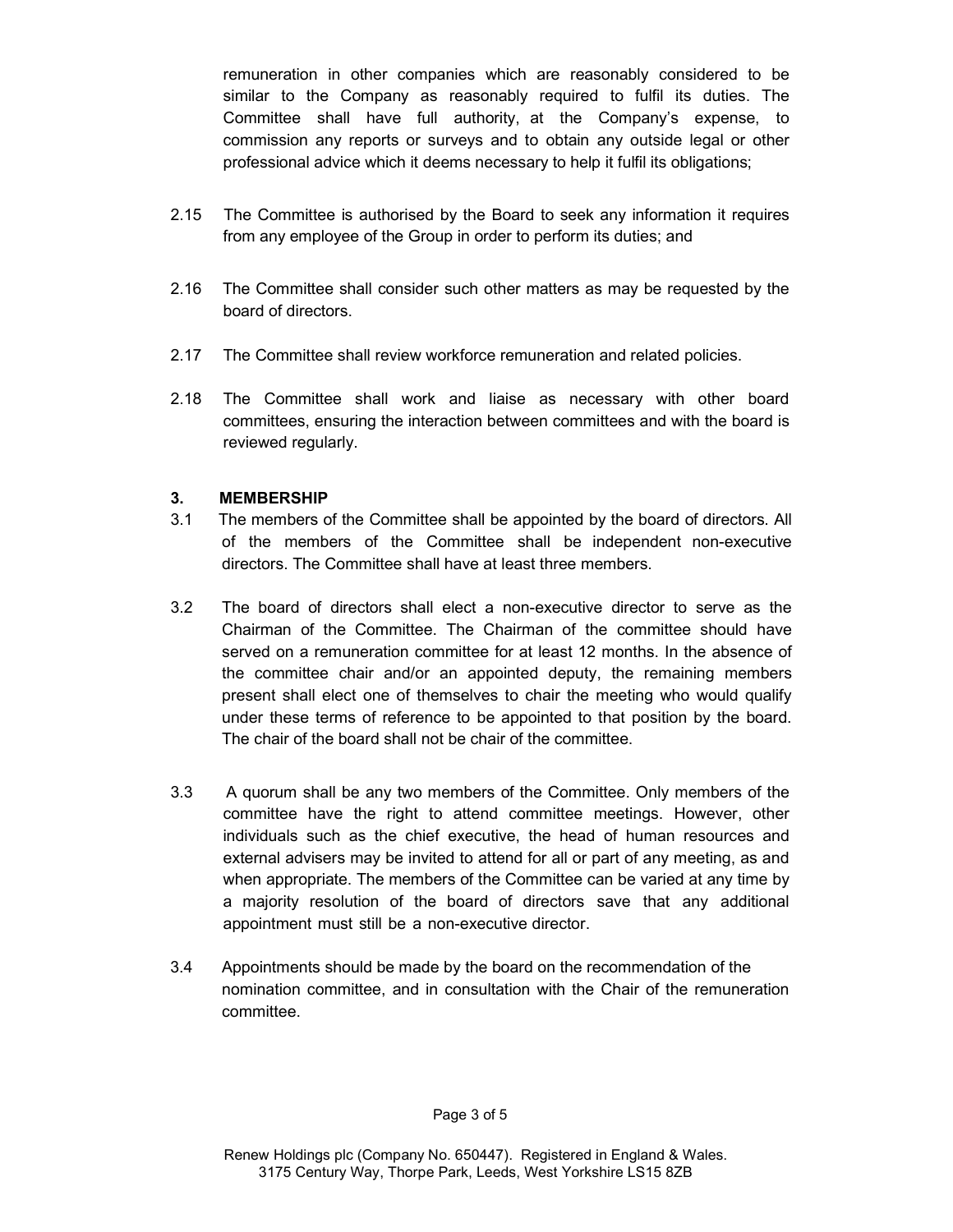## 4. VOTING ARRANGEMENTS

- 4.1 Each member of the Committee shall have one vote which may be cast on matters considered at the meeting. Votes can only be cast by members attending a meeting of the Committee.
- 4.2 If a matter that is considered by the Committee is one where a member of the Committee, either directly or indirectly has a personal interest, that member shall not be permitted to vote at the meeting.
- 4.3 Save where he has a personal interest, the Chairman of the Committee will have a casting vote.

## 5. ATTENDANCE AT MEETINGS

- **5.1** The Committee will meet at least three times a year. The Committee may meet at other times during the year as agreed between the members of the Committee OR as requested by the Chairman of the Committee.
- 5.2 Other directors and external advisers may be invited to attend all or part of any meeting as and when appropriate.
- 5.3 The Company Secretary shall be the secretary of the Committee unless the Company Secretary is an executive director in which case the Committee shall appoint the Assistant Company Secretary.
- 5.4 The Company Secretary will ensure that the committee receives information and papers in a timely manner to enable full and proper consideration to be given to the issues.

## 6. NOTICE OF MEETINGS

- 6.1 Meetings of the Committee shall be summoned by the Committee's secretary at the request of any of its members.
- 6.2 Unless otherwise agreed, notice of each meeting confirming the venue, time and date together with an agenda of the matters to be discussed at the meeting shall be forwarded to each member and any other person required to attend no later than five days before the date of the meeting. Any supporting papers shall be sent to each member of the Committee (as appropriate) at the same time.

## 7. ENGAGEMENT WITH SHAREHOLDERS

 The committee chair should attend the Annual General Meeting to answer any shareholder questions on the committee's activities. In addition, the